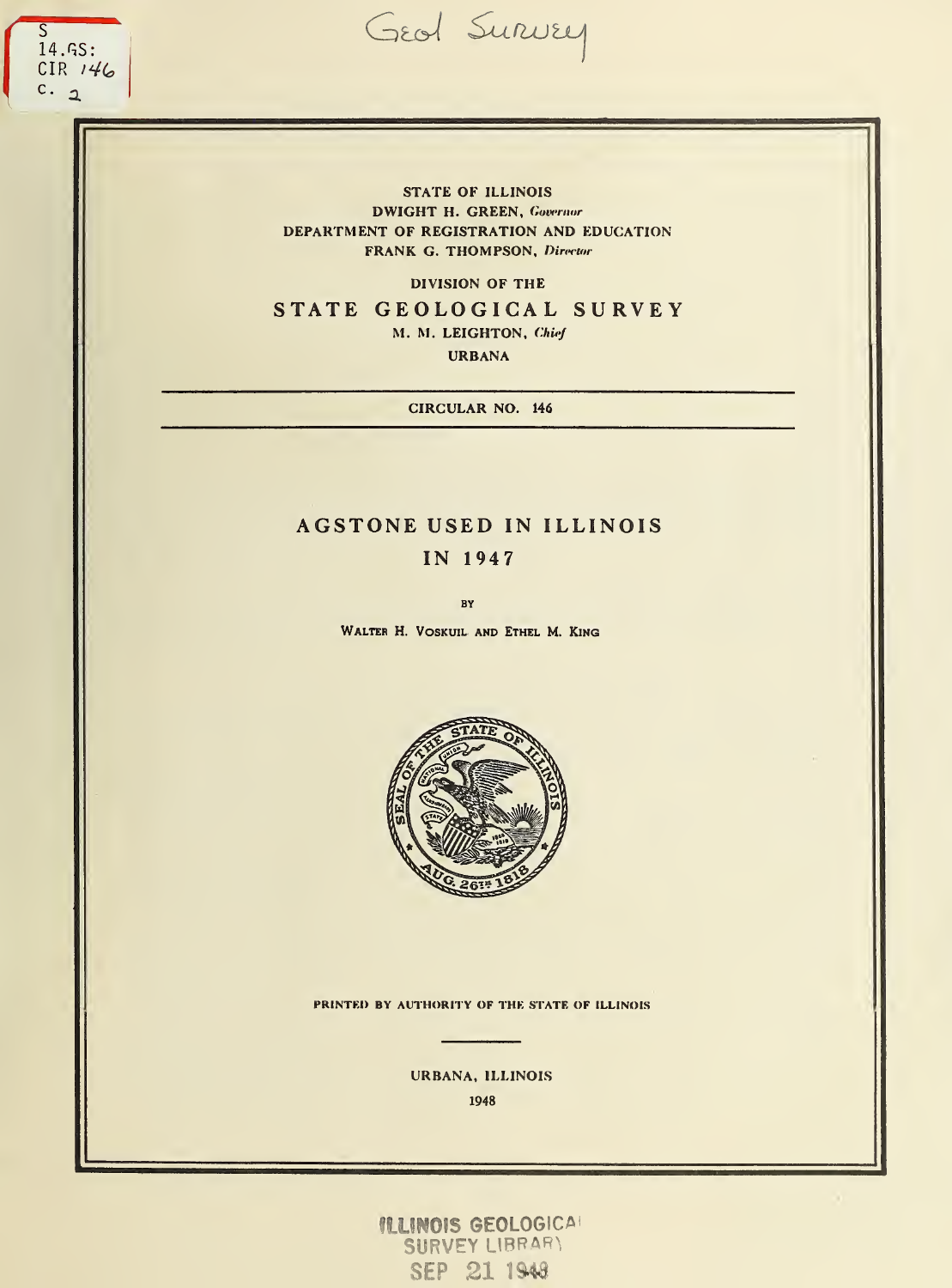

 $\ddot{\phantom{0}}$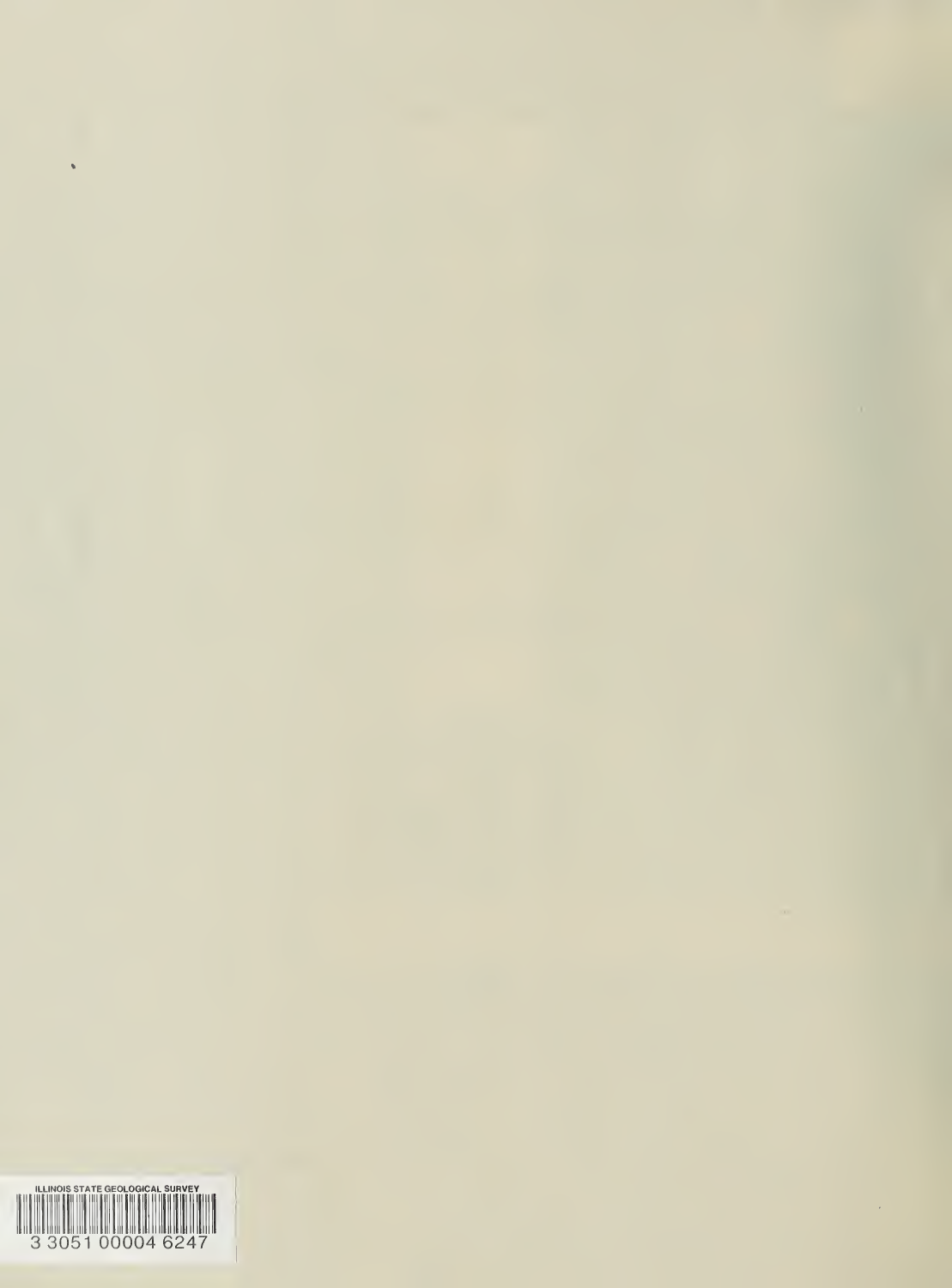

## AGSTONE USED IN ILLINOIS IN 1947

 $BY$ 

WALTER H. VOSKUIL AND ETHEL M. KING

Reports of producers to the Illinois Geological Survey show that the amount of agstone (ground limestone and dolomite) used for soil improvement in Illinois during 1947 amounted to more than 5,180,000 tons (table 1). This was 7.4 percent less than that used in 1946, but there was an increase of <sup>11</sup> cents per ton, or approximately <sup>11</sup> percent in value over 1946.

Even with this decrease in tonnage, Illinois continued to rank first among all the states in the amount of liming material used for soil treatment.

|                                                      | 1946*     |             | 1947      |             |  |
|------------------------------------------------------|-----------|-------------|-----------|-------------|--|
|                                                      | Tons      | Value       | Tons      | Value       |  |
| Produced in Illinois                                 |           |             |           |             |  |
|                                                      | 3.070.813 | \$3,604,121 | 2.863.785 | \$3,799,900 |  |
| Dolomite.                                            | 2,283,195 | 2,471,340   | 1,916,590 | 2,216,515   |  |
| MarL                                                 | 5.460     | 7.135       |           |             |  |
|                                                      |           |             |           |             |  |
| Total produced in Illinois<br>Less marketed in other | 5.359,468 | 6.082.596   | 4.780,375 | 6,016,415   |  |
| states                                               | 154,648   | 167,531     | 91,663    | 112,348     |  |
| Produced and used in Illinois                        | 5,204,820 | 5,915,065   | 4,688,712 | 5,904,067   |  |
|                                                      |           |             |           |             |  |
| Produced in other states and                         |           |             |           |             |  |
| used in Illinois                                     | 390,879   | 347,182     | 494,357   | 488,620     |  |
| Total agstone used in Illinois                       | 5,595,699 | \$6,262,247 | 5,183,069 | \$6,392,687 |  |

Table 1.--Agstone used in Illinois, 1946 and 1947<sup>a</sup>

\* Revised figures.

<sup>a</sup> Summary of canvass made by Illinois Geological Survey in cooperation with Illinois Agricultural Association and Midwest Agricultural Limestone Institute.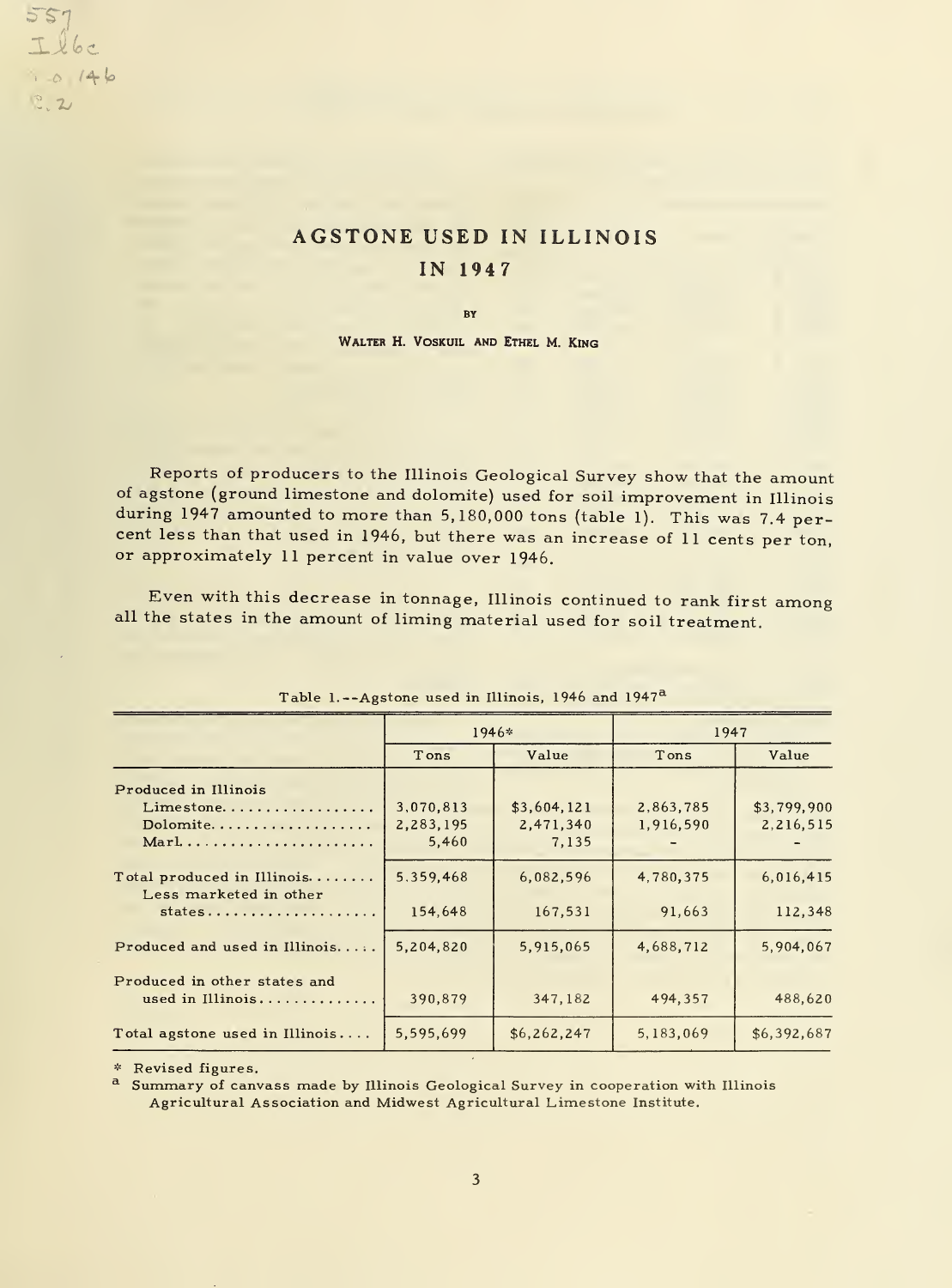| Year | Tons       | Value         | Av.<br>price<br>per ton |
|------|------------|---------------|-------------------------|
| 1927 | 647.155    | \$<br>579.639 | \$0.90                  |
| 1928 | 565,001    | 511.005       | .91                     |
| 1929 | 947.798    | 843,693       | .89                     |
| 1930 | 868,426    | 740,785       | .86                     |
| 1931 | 268.874    | 241,376       | .90                     |
| 1932 | 164,933    | 140.969       | .86                     |
| 1933 | 227.466    | 165,667       | .73                     |
| 1934 | 491.644    | 319,604       | .65                     |
| 1935 | 379,555    | 268,139       | .71                     |
| 1936 | 1.114.466  | 871,862       | .78                     |
| 1937 | 1,310,513  | 1,279.981     | .97                     |
| 1938 | 1,251,263  | 1,247,150     | 1.00                    |
| 1939 | 1,497,458  | 1,318,173     | .88                     |
| 1940 | 2,365,663  | 1,999,850     | .84                     |
| 1941 | 3.084.855  | 2,873,536     | .93                     |
| 1942 | 3,866,568  | 3,600,313     | .93                     |
| 1943 | 3,236,477  | 3,175,108     | .98                     |
| 1944 | 4,214,600  | 4.388,886     | 1.04                    |
| 1945 | 4,287,568  | 4,627,705     | 1.08                    |
| 1946 | *5,595,699 | *6,262,247    | 1.12                    |
| 1947 | 5,183,069  | 6.392.687     | 1.23                    |

Table 2.--Agstone used in Illinois Annually.  $1927 - 1947^a$ 

' Revised figures.

<sup>a</sup> U. S. Bureau of Mines, 1927-29; canvass by Illinois Agriculture Association, 1930; canvass by Illinois Geological Survey, 1931-1947.

Av. fished fact: Buring 1711 the defining per ton and far exceeded the supply. Many The value of agstone for improving soil fertility is now a well established fact. During 1947 the demand producers reported acute labor shortage, and this, together with increased wages and higher costs of supplies and equipment, curtailed production. In other instances unfavorable weather conditions and floods hindered both production and sales.

> Of the 187 plants reporting on 1947 operations, 9 percent had discontinued operations, <sup>2</sup> percent changed ownership, and 19 percent were idle. Table 2 shows the use of agstone on Illinois farms during the years for which fig ures are available.

> During 1947 agstone was produced in 47 of the 102 counties of the State. Of the total agstone used during the year, 90.5 percent was produced in Illinois.

> Table <sup>3</sup> gives the use of agstone by districts and by counties comprising each district, showing the amount produced in Illinois and in other states.

These data are from producers who reported sales of agstone in specific counties. Production not accounted for in the county totals is given at the bottom of the table marked "counties not specified." Several counties, particularly Rock Island and Vermilion, show abnormally low tonnage. This is because some producers in these and other counties did not report their agstone production as distributed by counties, and therefore the proper allocation could not be made. The total production figures of these producers are included in "counties not specified." The total amount of agstone used in Illinois is the actual total of deliveries in Illinois reported by producers.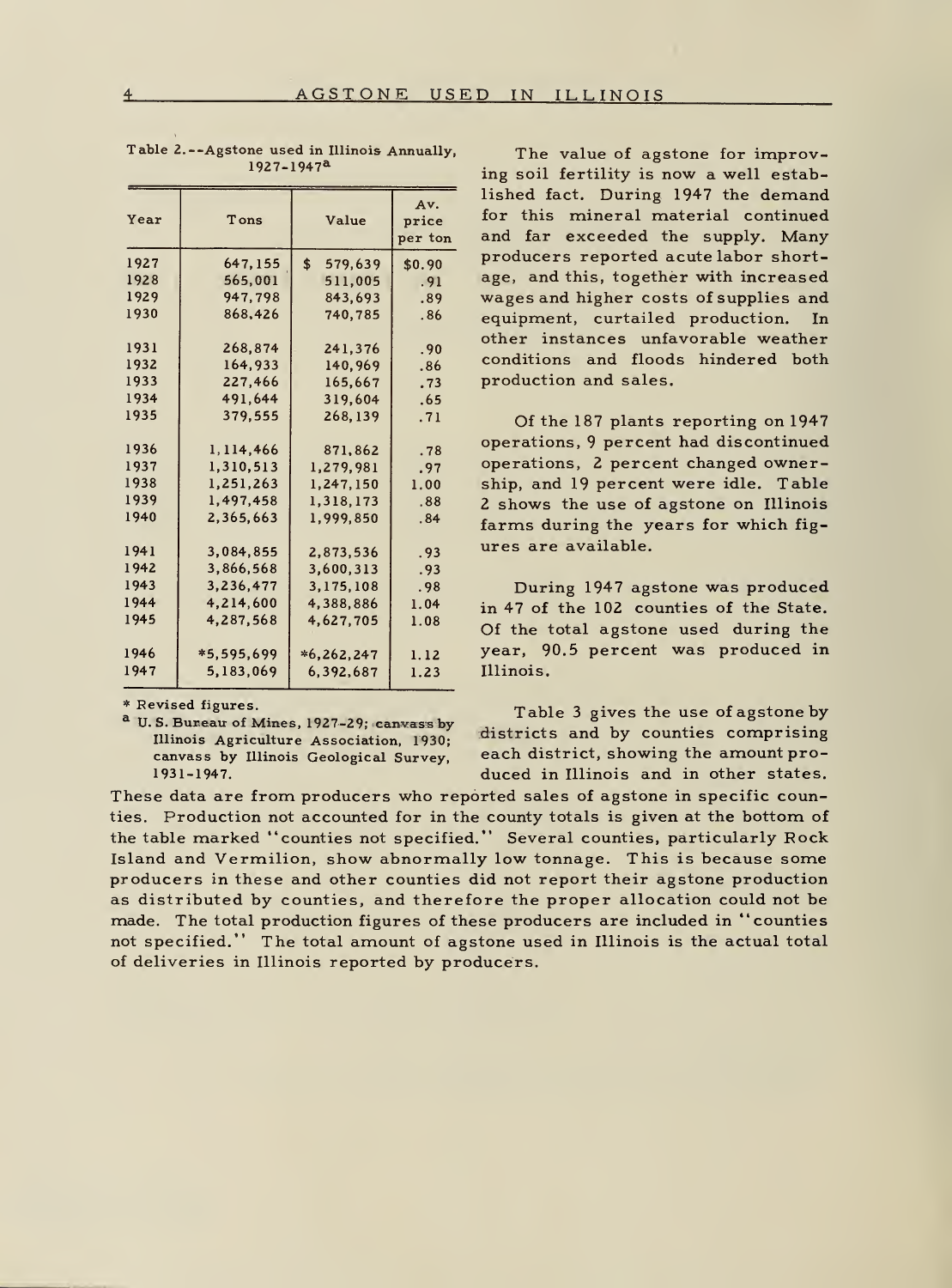$\scriptstyle\star$ 

|                                                     |           |               |                                    | 1947                        |                                                    |                                                    |  |
|-----------------------------------------------------|-----------|---------------|------------------------------------|-----------------------------|----------------------------------------------------|----------------------------------------------------|--|
| Total<br>Districts<br>used<br>and<br>in<br>Counties |           |               | reported by producers <sup>b</sup> | Distribution to counties as | Produced in<br>district, but<br>county destination | Acres of<br>arable land<br>and plowable<br>pasture |  |
|                                                     | 1946      | Total<br>used | From<br>Illinois                   | From<br>other states        | not reported<br>by producer                        | $(1940 \text{ census})$                            |  |
| District 1<br>County                                |           |               |                                    |                             |                                                    |                                                    |  |
| Cook                                                | 25,000    | 24,844        | 19,407                             | 5,437                       |                                                    | 199,206                                            |  |
| Du Page                                             | 33,800    | 28,169        | 28,169                             |                             |                                                    | 116,731                                            |  |
| Ford                                                | 28,000    | 19,489        | 19,489                             |                             |                                                    | 280,058                                            |  |
| Grundv                                              | 34,670    | 32.119        | 32,119                             |                             |                                                    | 218,241                                            |  |
| Iroquois                                            | 82,177    | 101,085       | 49,625                             | 51.460                      |                                                    | 611,482                                            |  |
| Kane                                                | 86.814    | 60.007        | 60.007                             |                             |                                                    | 255,882                                            |  |
| Kankakee                                            | 76,000    | 55,437        | 55,382                             | 55                          |                                                    | 348,647                                            |  |
| Kendall                                             | 39,780    | 19,814        | 19,814                             |                             |                                                    | 168,326                                            |  |
| Lake                                                | 14,000    | 6,374         | 6,374                              |                             |                                                    | 140,960                                            |  |
| Livingston                                          | 134,466   | 138,019       | 138,019                            |                             |                                                    | 595,765                                            |  |
| McHenry                                             | 24,251    | 35,354        | 35,354                             |                             |                                                    | 262,434                                            |  |
| Will                                                | 100,000   | 61,086        | 61,086                             |                             |                                                    | 396,213                                            |  |
| Total agstone<br>District 1                         | 678,958   | 581,797       | 524,845                            | 56,952                      | 520,788                                            | 3,593,945                                          |  |
| District 2<br>County                                |           |               |                                    |                             |                                                    |                                                    |  |
| Boone                                               | 46,164    | 49,764        | 49,764                             |                             |                                                    | 139,691                                            |  |
| Bureau                                              | 120,000   | 85,989        | 85.624                             | 365                         |                                                    | 440,808                                            |  |
| Carroll <sup>c</sup>                                | 49,000    | 8,000         | 8,000                              |                             |                                                    | 200,264                                            |  |
| DeKalb                                              | 70,000    | 55,698        | 55,698                             |                             |                                                    | 349,131                                            |  |
| Henry                                               | 66,000    | 12,570        | 10,700                             | 1,870                       |                                                    | 423,236                                            |  |
| <b>Jo Daviess</b>                                   | 35,000    | 16.970        | 16,470                             | 500                         |                                                    | 225,208                                            |  |
| La Salle                                            | 135,000   | 72,412        | 72,412                             |                             |                                                    | 585,735                                            |  |
| Lee                                                 | 180,795   | 40,686        | 40,686                             |                             |                                                    | 385,196                                            |  |
| Mercer <sup>C</sup>                                 | 30,000    | 3,887         | 2,000                              | 1.887                       |                                                    | 251,449                                            |  |
| Ogle                                                | 100,000   | 68,619        | 68,619                             |                             |                                                    | 383,404                                            |  |
| Rock Island <sup>C</sup>                            | 60,000    | 201           |                                    | 201                         |                                                    | 156,111                                            |  |
| Stephenson                                          | 90,000    | 48,497        | 48,497                             |                             |                                                    | 283,408                                            |  |
| Whiteside                                           | 127,000   | 89,417        | 89,297                             | 120                         |                                                    | 350,544                                            |  |
| Winnebago                                           | 40,412    | 50,665        | 50,665                             |                             |                                                    | 219,494                                            |  |
| Total agstone<br>District 2                         | 1,149,371 | 603,375       | 598,432                            | 4.943                       | 252,570                                            | 4,393,679                                          |  |

## Table 3.--Agstone Used in Illinois by Districts and by Counties,  $1946$  and  $1947^a$  (In tons)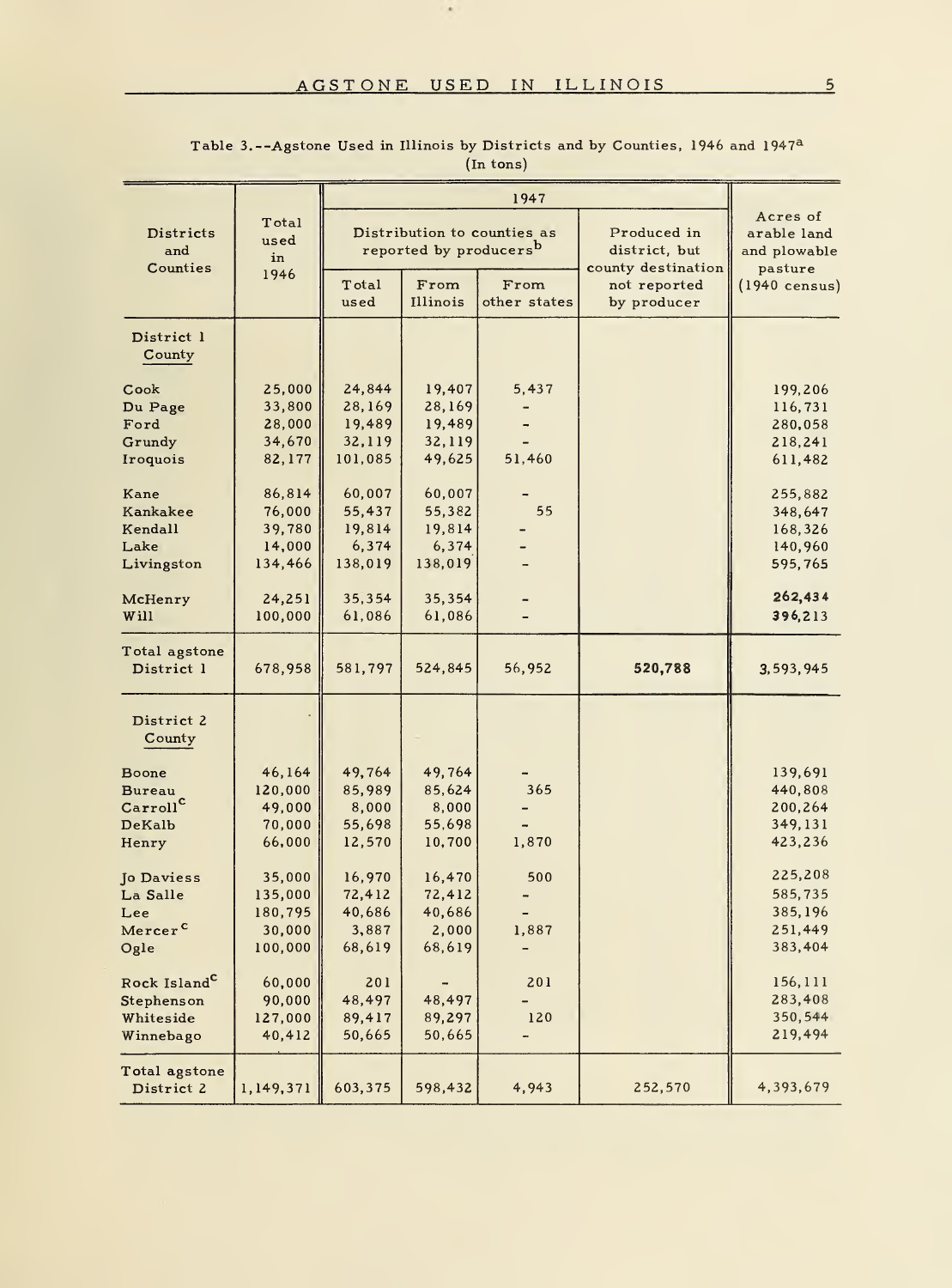|                               |                     |                  |                                                                   | 1947                 |                                                   |                                         |  |
|-------------------------------|---------------------|------------------|-------------------------------------------------------------------|----------------------|---------------------------------------------------|-----------------------------------------|--|
| Districts<br>and              | Total<br>used<br>in |                  | Distribution to counties as<br>reported by producers <sup>b</sup> |                      | Produced in<br>district but                       | Acres of<br>arable land<br>and plowable |  |
| Counties                      | 1946                | Total<br>used    | From<br>Illinois                                                  | From<br>other states | county destination<br>not reported<br>by producer | pasture<br>$(1940 \text{ census})$      |  |
| District 3<br>County          |                     |                  |                                                                   |                      |                                                   |                                         |  |
| Adams                         | 65,000              | 77,059           | 76,151                                                            | 908                  |                                                   | 328,009                                 |  |
| Brown <sup>c</sup>            | 13,600              | 1,538            | 1,538                                                             |                      |                                                   | 119,648                                 |  |
| Cass                          | 45,873              | 38,505           | 37,816                                                            | 689                  |                                                   | 157,002                                 |  |
| Champaign <sup>C</sup>        | 100,000             | 22,785           | 22,785                                                            |                      |                                                   | 560,583                                 |  |
| Christian                     | 110,973             | 64,315           | 63,199                                                            | 1,116                |                                                   | 373, 342                                |  |
| Clark                         | 74.875              | 91.166           | 91.166                                                            |                      |                                                   | 217,376                                 |  |
| $\mathsf{Coles}^{\mathsf{C}}$ | 45,000              | 1,729            | 1,263                                                             | 466                  |                                                   | 254,255                                 |  |
| Cumberland                    | 34,000              | 16,174           | 16,174                                                            |                      |                                                   | 157,832                                 |  |
| DeWitt                        | 21,500              | 17,798           | 17,798                                                            |                      |                                                   | 211,909                                 |  |
| Douglas <sup>C</sup>          | 25,633              | 2,081            | 1,421                                                             | 660                  |                                                   | 231,817                                 |  |
| Edgar <sup>c</sup>            | 40,000              | 6,172            | 6,172                                                             |                      |                                                   | 307,538                                 |  |
| Fulton                        | 50,000              | 51,777           | 42,118                                                            | 9,659                |                                                   | 338,466                                 |  |
| Hancock                       | 74,000              | 87,097           | 84,940                                                            | 2,157                |                                                   | 340,637                                 |  |
| Henderson                     | 25,000              | 18,000           | 18,000                                                            |                      |                                                   | 156,071                                 |  |
| Knox                          | 87,289              | 76,856           | 40,429                                                            | 36,427               |                                                   | 317,827                                 |  |
|                               |                     |                  |                                                                   |                      |                                                   |                                         |  |
| Logan                         | 78,974              | 87,270           | 85,921                                                            | 1,349                |                                                   | 346,615                                 |  |
| McDonough                     | 67,345              | 53,791           | 39,275                                                            | 14,516               |                                                   | 270,917                                 |  |
| McLean                        | 112,000             | 39,945           | 39,765                                                            | 180                  |                                                   | 656,782                                 |  |
| Macon<br>Marshall             | 45,369<br>21,307    | 37,671<br>23,490 | 36,243<br>23,490                                                  | 1,428                |                                                   | 305,531<br>189,489                      |  |
|                               |                     |                  |                                                                   |                      |                                                   |                                         |  |
| Mason                         | 55,000              | 51,001           | 50,820                                                            | 181                  |                                                   | 248,797                                 |  |
| Menard                        | 27,000              | 39,029           | 36,828                                                            | 2,201                |                                                   | 154,392                                 |  |
| Morgan                        | 55,000              | 31,203           | 22,029                                                            | 9,174                |                                                   | 261,346                                 |  |
| Moultrie                      | 30,000              | 11,772           | 11,772                                                            |                      |                                                   | 178,794                                 |  |
| Peoria                        | 100,000             | 45,662           | 45,542                                                            | 120                  |                                                   | 243,380                                 |  |
| Piatt                         | 50,000              | 47,737           | 47,737                                                            |                      |                                                   | 246,223                                 |  |
| Pike                          | 40,000              | 17,109           | 17,109                                                            |                      |                                                   | 341,756                                 |  |
| Putnam                        | 21,386              | 12,956           | 12,956                                                            |                      |                                                   | 66,867                                  |  |
| Sangamon                      | 76,660              | 105,222          | 93,625                                                            | 11,597               |                                                   | 425,644                                 |  |
| Schuyler                      | 12,000              | 30,496           | 14,414                                                            | 16,082               |                                                   | 144,306                                 |  |
| Scott                         | 20,152              | 32,925           | 31,106                                                            | 1,819                |                                                   | 103,624                                 |  |
| Shelby                        | 63,856              | 48,415           | 48,415                                                            |                      |                                                   | 374,712                                 |  |
| Stark                         | 24,000              | 26,428           | 26,428                                                            | $\overline{a}$       |                                                   | 148,213                                 |  |
| Tazewell                      | 45,000              | 19,962           | 19,962                                                            |                      |                                                   | 304,959                                 |  |
| Vermilion <sup>c</sup>        | 80,000              | 3,332            | 516                                                               | 2,816                |                                                   | 451,146                                 |  |
|                               |                     |                  |                                                                   |                      |                                                   |                                         |  |
| Warren                        | 77,204              | 40,564           | 40,000                                                            | .564                 |                                                   | 271,171                                 |  |
| Woodford                      | 32,666              | 23,472           | 23,472                                                            |                      |                                                   | 258,560                                 |  |
| Total agstone                 |                     |                  |                                                                   |                      |                                                   |                                         |  |
| District 3                    |                     |                  | 1,947,662 1,402,504 1,288,395                                     | 114,109              | 345,462                                           | 10,065,536                              |  |

Table 3.--Agstone Used in Illinois by Districts and by Counties, 1946 and 1947<sup>a</sup> (continued) (In tons)

 $\sim$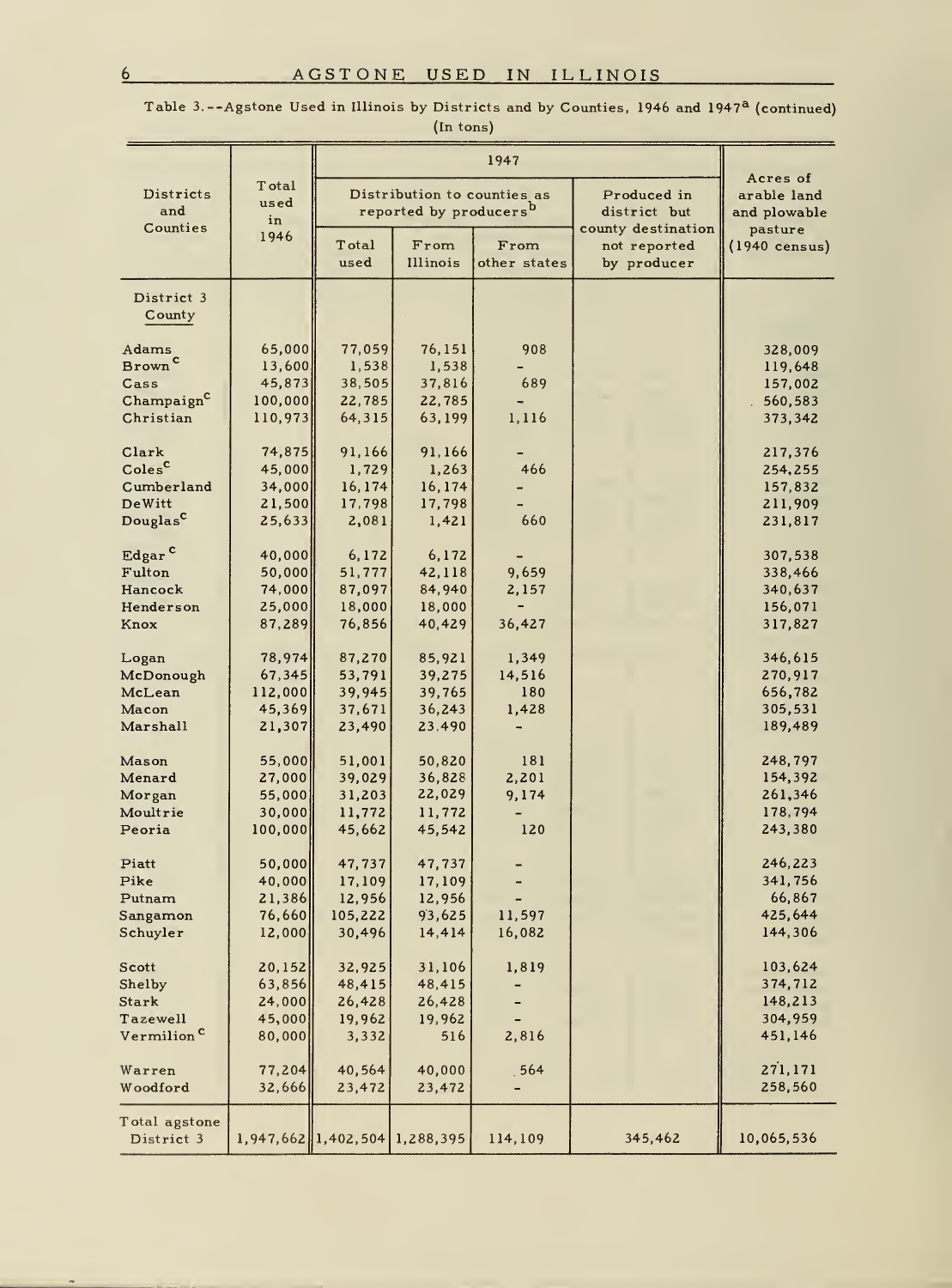| <b>Districts</b><br>and | Total<br>used<br>in | Distribution to counties as<br>reported by producers <sup>t</sup> |                  |                      | Produced in<br>district, but                      | Acres of<br>arable land<br>and plowable |  |
|-------------------------|---------------------|-------------------------------------------------------------------|------------------|----------------------|---------------------------------------------------|-----------------------------------------|--|
| Counties                | 1946                | Total<br>used                                                     | From<br>Illinois | From<br>other states | county destination<br>not reported<br>by producer | pasture<br>$(1940 \text{ census})$      |  |
| District 4<br>County    |                     |                                                                   |                  |                      |                                                   |                                         |  |
| Alexander               | 12,250              | 12.030                                                            | 11,830           | 200                  |                                                   | 58,779                                  |  |
| Bond                    | 35,000              | 16,462                                                            | 8,519            | 7,943                |                                                   | 168,876                                 |  |
| Calhoun                 | 16,500              | 6,260                                                             | 6,260            |                      |                                                   | 70,886                                  |  |
| Clay                    | 32,426              | 25,407                                                            | 15,519           | 9.888                |                                                   | 201,735                                 |  |
| Clinton                 | 48,833              | 67,952                                                            | 62,415           | 5,537                |                                                   | 210,349                                 |  |
| Crawford                | 25,375              | 20,663                                                            | 17,155           | 3,508                |                                                   | 193,868                                 |  |
| Edwards                 | 21,576              | 33,904                                                            | 23,218           | 10.686               |                                                   | 108,888                                 |  |
| Effingham               | 49,827              | 56.377                                                            | 39,695           | 16,682               |                                                   | 213,369                                 |  |
| Fayette                 | 40,024              | 37,428                                                            | 36,682           | 746                  |                                                   | 275,732                                 |  |
| Franklin                | 36,906              | 39,388                                                            | 32.815           | 6,573                |                                                   | 146,843                                 |  |
| Gallatin                | 25,000              | 43,411                                                            | 42,841           | 570                  |                                                   | 127,951                                 |  |
| Greene                  | 32,000              | 31.746                                                            | 31.694           | 52                   |                                                   | 226.052                                 |  |
| Hamilton                | 25,200              | 30,129                                                            | 10,672           | 19,457               |                                                   | 179,698                                 |  |
| Hardin                  | 10,000              | 13,000                                                            | 13,000           |                      |                                                   | 50,649                                  |  |
| Jackson                 | 38,000              | 37,471                                                            | 37,471           |                      |                                                   | 188,088                                 |  |
| Jasper                  | 40,000              | 37,722                                                            | 37,177           | 545                  |                                                   | 240,290                                 |  |
| <i><b>Jefferson</b></i> | 50,000              | 53,326                                                            | 8,828            | 44,498               |                                                   | 242,802                                 |  |
| Jersey                  | 25,273              | 22,000                                                            | 22,000           |                      |                                                   | 134,766                                 |  |
| Johnson <sup>C</sup>    | 22,000              | 9.918                                                             | 9.918            |                      |                                                   | 112,452                                 |  |
| Lawrence <sup>c</sup>   | 23,000              | 5,107                                                             | 1,543            | 3,564                |                                                   | 165,983                                 |  |
| Macoupin                | 45,000              | 30,613                                                            | 24.752           | 5,861                |                                                   | 342,781                                 |  |
| Madison                 | 64,948              | 43,881                                                            | 41,287           | 2,594                |                                                   | 307,651                                 |  |
| Marion                  | 50,000              | 36,244                                                            | 22,328           | 13,916               |                                                   | 239 131                                 |  |
| Massac                  | 19,150              | 17,016                                                            | 17,016           |                      |                                                   | 89,357                                  |  |
| Monroe                  | 60,000              | 110,184                                                           | 110,184          |                      |                                                   | 155,971                                 |  |
| Montgomery              | 112,000             | 97.717                                                            | 76.543           | 21,174               |                                                   | 322,306                                 |  |
| Perry                   | 35,000              | 26,086                                                            | 18,074           | 8,012                |                                                   | 156,265                                 |  |
| Pope                    | 10,000              | 18,372                                                            | 18,372           |                      |                                                   | 92,321                                  |  |
| Pulaski                 | 12,277              | 23,903                                                            | 23,903           |                      |                                                   | 68,920                                  |  |
| Randolph                | 75,000              | 51,606                                                            | 48,078           | 3,528                |                                                   | 227,475                                 |  |
| Richland                | 28,675              | 35,125                                                            | 17.136           | 17.989               |                                                   | 186,383                                 |  |
| St. Clair               | 88,913              | 55,177                                                            | 54,648           | 529                  |                                                   | 258,552                                 |  |
| Saline                  | 38,200              | 23,300                                                            | 16,024           | 7,276                |                                                   | 145,818                                 |  |
| Union                   | 35,854              | 37,122                                                            | 37,122           |                      |                                                   | 123,799                                 |  |
| Wabash                  | 23,095              | 26,970                                                            | 1,247            | 25,723               |                                                   | 103,459                                 |  |

Table 3.--Agstone Used in Illinois by Districts and by Counties, 1946 and 1947<sup>a</sup> (continued) (In tons)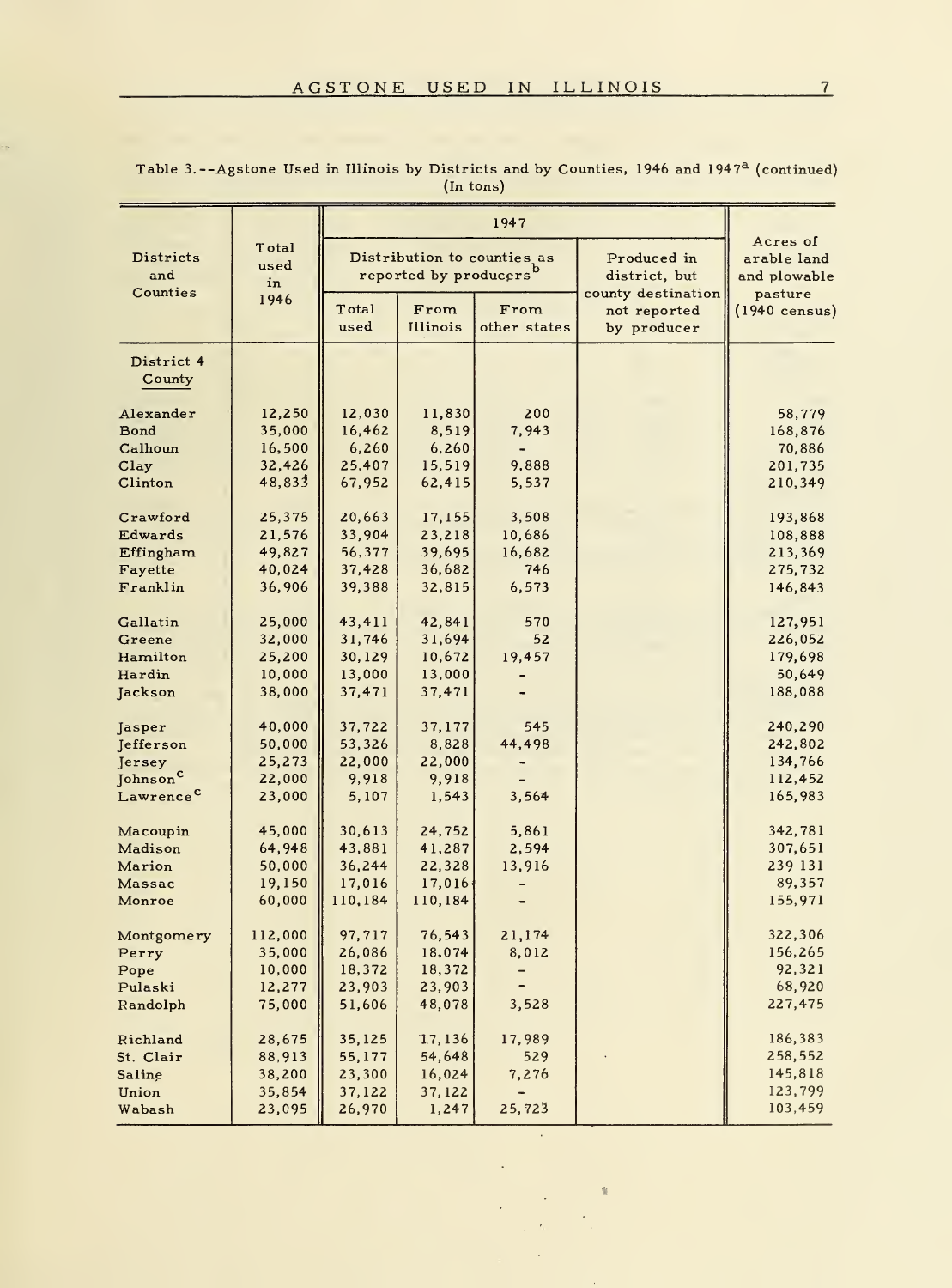|                                          | Total<br>used<br>in<br>1946          |                                                                   |                  |                      |                                                   |                                         |
|------------------------------------------|--------------------------------------|-------------------------------------------------------------------|------------------|----------------------|---------------------------------------------------|-----------------------------------------|
| <b>Districts</b><br>and<br>Counties      |                                      | Distribution to counties as<br>reported by producers <sup>b</sup> |                  |                      | Produced in<br>district, but                      | Acres of<br>arable land<br>and plowable |
|                                          |                                      | Total<br>used                                                     | From<br>Illinois | From<br>other states | county destination<br>not reported<br>by producer | pasture<br>$(1940 \text{ census})$      |
| District 4<br>County<br>$(\text{cont.})$ |                                      |                                                                   |                  |                      |                                                   |                                         |
| Washington                               | 33,000                               | 27,681                                                            | 13,765           | 13,916               |                                                   | 242,105                                 |
| Wayne                                    | 60,000                               | 48,407                                                            | 12.034           | 36.373               |                                                   | 330,724                                 |
| White                                    | 62,650                               | 61,700                                                            | 35,107           | 26,593               |                                                   | 240,726                                 |
| Williamson                               | 26,732                               | 20,077                                                            | 17,868           | 2.209                |                                                   | 128,514                                 |
| Total agstone                            |                                      |                                                                   |                  |                      |                                                   |                                         |
| District 4                               |                                      | 1,489,684 1,390,882                                               | 1,074,740        | 316,142              | 83,480                                            | 7,080,314                               |
| Total agstone<br>distributed             |                                      | 5,265,675 3,978,558                                               | 3,486,412        | 492.146              |                                                   |                                         |
| County not<br>specified                  |                                      | *330,024 1,204,511                                                | 1.202.300        | 2,211                | 1,204,511                                         |                                         |
| Total                                    | $*5,595,699$ 5, 183, 069 4, 688, 712 |                                                                   |                  | 494,357              |                                                   | 25, 133, 474                            |

Table 3.--Agstone Used in Illinois by Districts and by Counties, 1946 and 1947<sup>a</sup> (concluded) (In tons)

\* Revised figures.<br><sup>a</sup> Compiled from canvass made by Illinois Geological Survey, in cooperation with Illinois<br>Agricultural Association and Midwest Agricultural Limestone Institute.

b This represents only the tonnage of producers who gave county distribution. Production figures for which county distribution was not given are listed in column 6.<br><sup>c</sup> This county shows abnormally low tonnage because some producers did not report dis-

tribution by counties.

è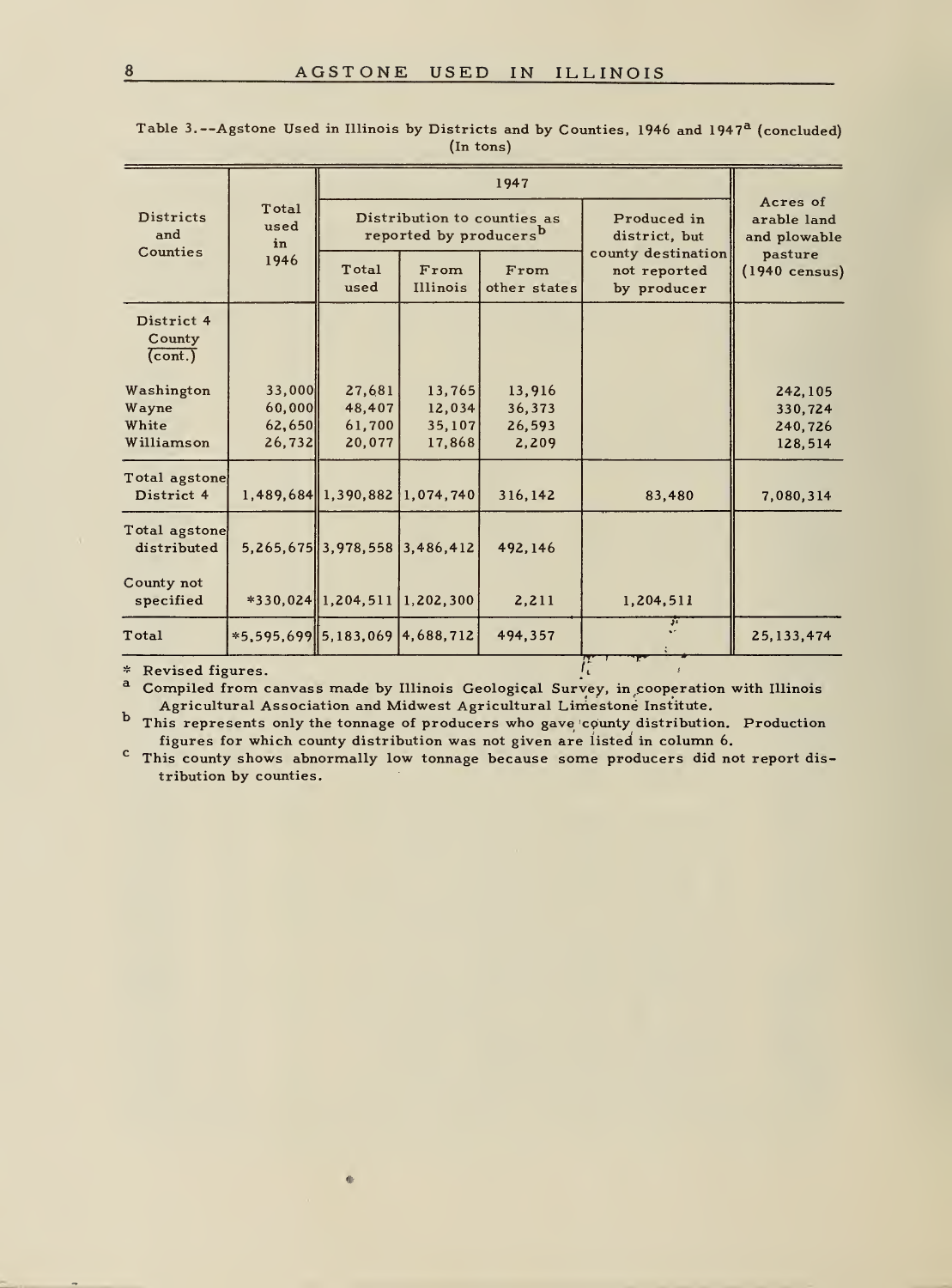| Year  | Tons<br>sold in<br>Illinois | Percent of<br>total Illinois<br>consumption |
|-------|-----------------------------|---------------------------------------------|
| 1941  | 95.226                      | 3.2                                         |
| 1942  | 171,035                     | 4.5                                         |
| 1.943 | 166,518                     | 5.3                                         |
| 1944  | 314,800                     | 7.5                                         |
| 1945  | 181,200                     | 4.3                                         |
| 1946  | 390,879                     | $*7.0$                                      |
| 1947  | 494,357                     | 9.5                                         |

## Table 4.--Agstone Produced in Other States and Used in Illinois, 1941-1947<sup>a</sup>

Revised figures

Survey a From canvass made by Illinois Geological

The total quantity of agstone produced in other states but marketed in Illi nois is shown in table 4. This amounted to9.5 percent of the total used in Ill inois.

Table 5 gives the total quantity of agstone produced in Illinois which was marketed in other states. This amounted to 1.9 percent of the total amount produced in Illinois.

The map on page <sup>10</sup> shows the four limestone distribution districts into which the State is divided, and the counties comprising each district (table 3).

| Year | Indiana | <b>Towa</b>              | Kentucky | Missouri |                          | Wisconsin Other statesb | Total   |
|------|---------|--------------------------|----------|----------|--------------------------|-------------------------|---------|
| 1941 | 1.800   | 100                      | 940      | 867      | -                        | 1.125                   | 4.832   |
| 1942 | 28,811  | -                        | 9,700    | 203      | 450                      | 19,853                  | 59,017  |
| 1943 | 34,579  | 11,000                   | 1,000    | 1.192    | $\overline{\phantom{a}}$ | 28,200                  | 75,971  |
| 1944 | 46,302  | 7,683                    | 8,900    |          | $\overline{\phantom{a}}$ | 110,318                 | 173,211 |
| 1945 | 46.000  | $\overline{\phantom{0}}$ | 23.600   | 2,700    | $\overline{\phantom{a}}$ | 117,900                 | 190,200 |
| 1946 | 46,495  | 5                        |          | 208      | 5.140                    | 102,800                 | 154,648 |
| 1947 | 61,129  | 10,000                   | 4,504    | 1.133    | 783                      | 14,114                  | 91,663  |

Table 5.--Agstone Produced in Illinois and Marketed in Other States, 1941-1947<sup>a</sup> (In tons)

<sup>a</sup> From canvass made by Illinois Geological Survey.

b Marketed outside Illinois, destination seldom specified.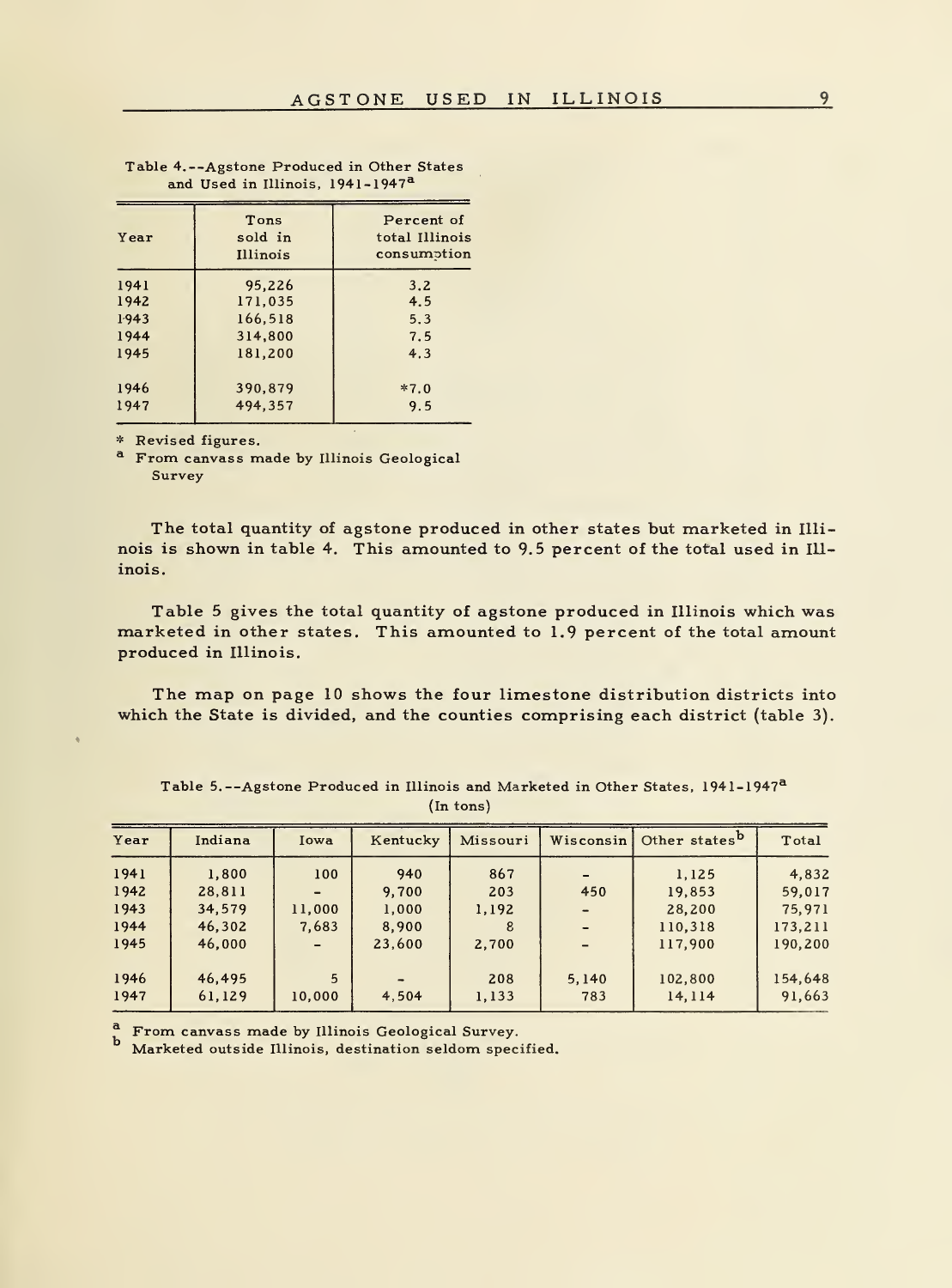

LIMESTONE DISTRIBUTION DISTRICTS